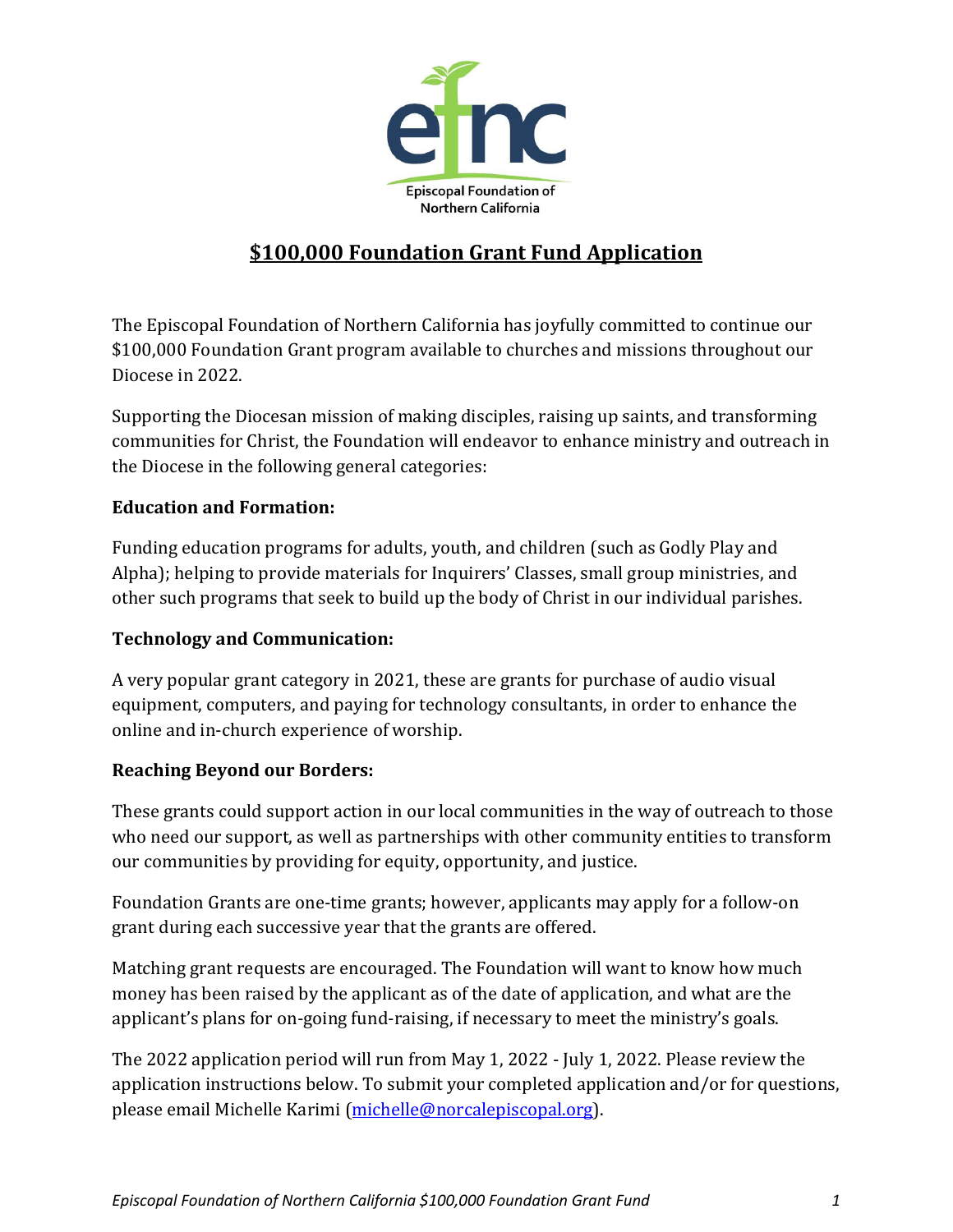Applicants are expected to follow closely the outline below when applying for a Foundation Grant. There is no application form to fill out. Instead, please submit applications as a multi-page (but concise) essay document which fully addresses the following:

- 1. Applicant Information
	- a. Name of Episcopal parish, mission, or recognized ministry
	- b. Title of the proposed program or ministry
	- c. Name and contact information of the project manager of the proposed program or ministry
	- d. Applicant's mailing address (street or P.O. box, city, zip code)
	- e. Applicant's bank information (name and address of bank, type of account)
	- f. Name, Title or position, and contact information of the primary contact person, if different from project manager (para. 1.c. above)
	- g. Name and contact information for clergy person representing the Episcopal parish, mission, or recognized ministry

**NOTE:** "Contact information" means phone number, email, and mailing address.

- 2. If there are partnering organizations (civic, religious, community, etc.), please provide the name of each organization and detailed contact information for each.
- 3. Program/Ministry Information
	- a. In 50 words or less, describe the program or ministry for which you are seeking a grant. In which of the 3 main categories of Education and Formation, Technology and Communication, and Reaching Beyond Our Borders is your program or ministry concerned? (A program or ministry can be concerned with more than one category.)
	- b. Describe, in 200 words or less, the following:
		- i. The situation you hope to address with your program or ministry. If this is an ongoing program or ministry, describe the situation as it currently exists. Provide some background and history to "set the scene."
		- ii. What are your hopes and/or plans for launching, expanding, or enhancing this program or ministry? What is your vision for it a year from now?
		- iii. How critical is it that you secure a Foundation Grant for this program or ministry? What will the grant make possible for you?
		- iv. If this an ongoing program or ministry, how is it currently financed? How confident are you that this current financing will continue?
		- v. If you have letters of support from other community entities, confirming the need for this program or ministry, include them in this section.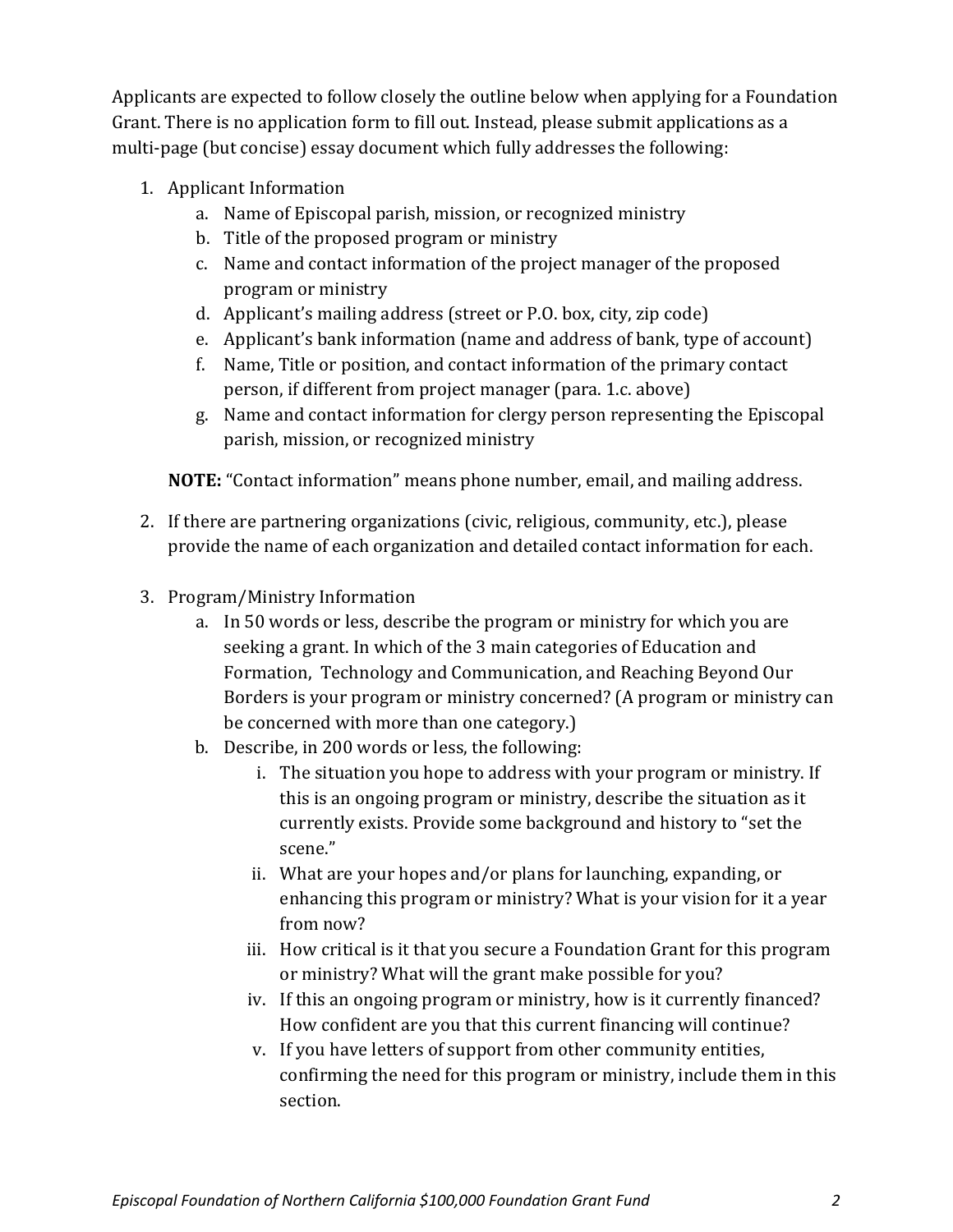- c. Who is the program manager, who will be in direct charge of this program or ministry? (This is the person who will be directly responsible for the management of the grant money and the program to which the grant is given.)
	- i. Name
	- ii. Contact information (telephone, email, mailing address)
	- iii. Position in the parish, mission, or recognized ministry
	- iv. Brief resume of qualifications
- 4. Finance Plan / Amount Requested
	- a. In tabular format, please provide a budget for your program or ministry. Show how much you anticipate your program or ministry to cost in order to reach your goals. Show how much money you currently have in hand to finance your program or ministry.
	- b. List in the table the major expense categories and your estimates of what you will spend in these categories. If you have cost estimates or financial proposals from other entities which demonstrate the cost of your proposed program or ministry, include them here. Demonstrate that you have a finance plan to accomplish your goals and objectives.
	- c. Include a timeline which shows how funds on hand and grant money will be spent and/or committed.
	- d. Given what funding you have on hand, and what funding you anticipate through fund-raising efforts, what amount are you requesting from the Foundation Grant? (The Foundation is willing either to provide 100% of the funding required to begin, enhance, or expand a program, or to partner with an organization with a matching grant.)
- 5. Reporting Requirements
	- a. The Foundation would like written [quarterly](https://norcalepiscopalfoundation.org.dream.website/wp-content/uploads/2022/04/2022-Foundation-Grant-Status-Report.pdf) reports (via email for example) from the program manager to inform the Foundation of progress, goals and/or objectives met, problems encountered, and expenses incurred.
	- b. Photographs or video to accompany the written reports are greatly encouraged.
	- c. A final report is due when you have spent and/or committed all grant money.
	- d. The final report should be a narrative that includes the following:
		- i. Applicant information (name of Episcopal parish, mission, or recognized ministry)
		- ii. Name of Program manager
		- iii. Title or name of the program or ministry for which the grant was awarded
		- iv. Initial objectives of the program, and the intended use of the grant
		- v. What was accomplished or made possible because of the grant; the impact of the grant